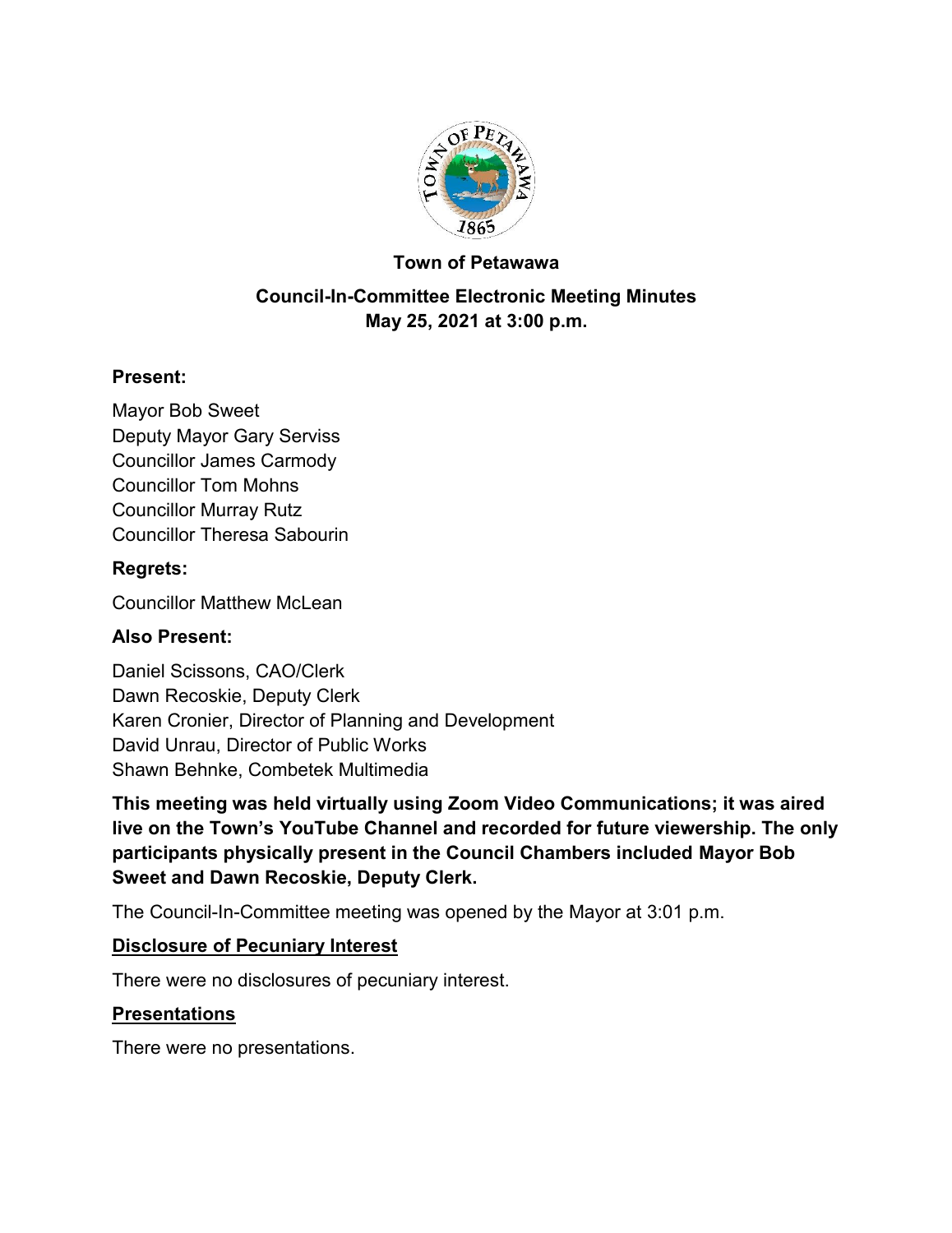## **Planning and Development**

1. Activity Report – April 2021

Karen Cronier, Director of Planning and Development, provided an overview of the monthly report. Ms. Cronier highlighted the active subdivisions, proposed zoning by-law amendments, and site plan applications.

# **Moved by James Carmody Seconded by Theresa Sabourin**

That the Planning and Development activity report for April be accepted as information.

**Carried**

2. Building Activity Report – April 2021

Karen Cronier presented the monthly report.

**Moved by Gary Serviss Seconded Murray Rutz**

That the Building activity report for April be accepted as information. **Carried**

3. Budget Reports (Planning, Building, and Economic Development)

Received for information.

## **Public Works**

1. Monthly Report – May 2021

David Unrau, Director of Public Works, provided an overview of the monthly report. Mr. Unrau highlighted capital projects to-date, asset management, and special projects.

**Moved by James Carmody Seconded by Tom Mohns** That the Public Works monthly report for May be accepted as information. **Carried**

2. PW-15-2021 – Municipal Energy Plan

David Unrau presented the completed Municipal Energy Plan for Council's endorsement.

**Moved by Theresa Sabourin Seconded by Gary Serviss** That Council approves the Municipal Energy Plan as presented. **Carried**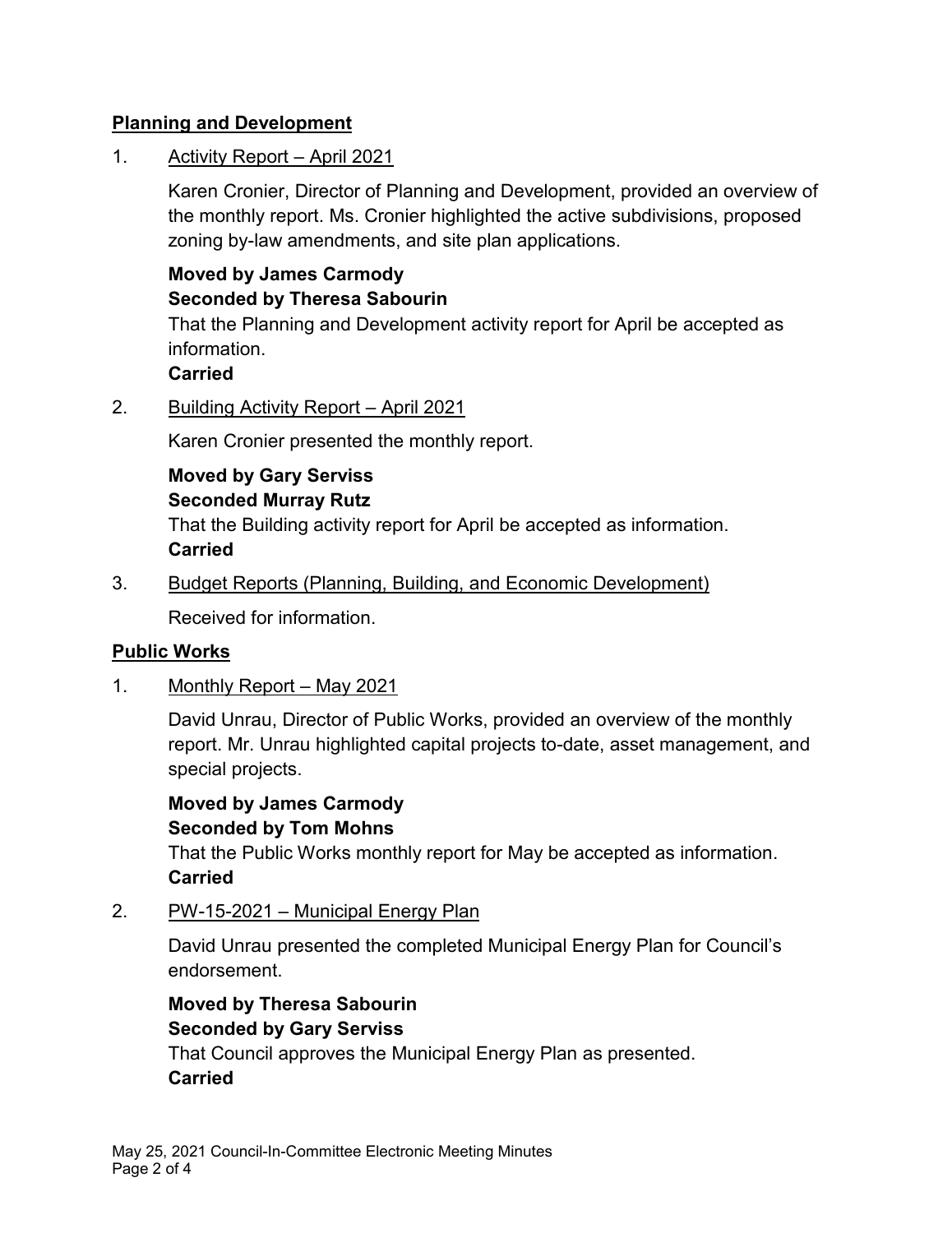## 3. PW-16-2021 – Bicycle Friendly Communities Award

David Unrau reported the Town of Petawawa was awarded the Bronze designation by Share the Road Cycling Coalition's Bicycle Friendly Communities judging panel. Other municipalities that received the Bronze designation included: Calgary, Alberta; Kelowna, British Columbia; and Saskatoon, Saskatchewan.

The report was received for information.

## 4. PW-17-2021 – Tender PW-09-2021, Renfrew Street Pumping Station

David Unrau reported three tenders were received for Tender PW-09-2021, Renfrew Street Pumping Station, and all three tenders exceeded the pre-bid estimate of \$450,000.00 by approximately double the cost. Some factors causing the large discrepancy between the estimated cost vs the submitted tenders include, but are not limited to, the following: a) The construction industry is currently experiencing material shortages which in turn is resulting in increased pricing; and b) COVID is still factoring into the costing of construction work in terms of slower productivity due to social distancing and additional cleaning efforts.

#### **Moved by Murray Rutz Seconded by Theresa Sabourin**

That Council cancels Tender PW-09-2021, Renfrew Street Pumping Station. **Carried**

5. Public Works Budget Report

Received for information.

# 6. Sewage System Budget Report

Received for information.

7. Waterworks Budget Report

Received for information.

# **General Matters**

1. Pembroke and Area Airport Commission 2021 Budget

Councillor Murray Rutz presented the Pembroke and Area Airport Commission budget.

# **Moved by Murray Rutz Seconded by Tom Mohns**

That Council approves the Town of Petawawa's portion of the Pembroke and Area Airport Commission's 2021 budget in the amount of \$28,313.21. **Carried**